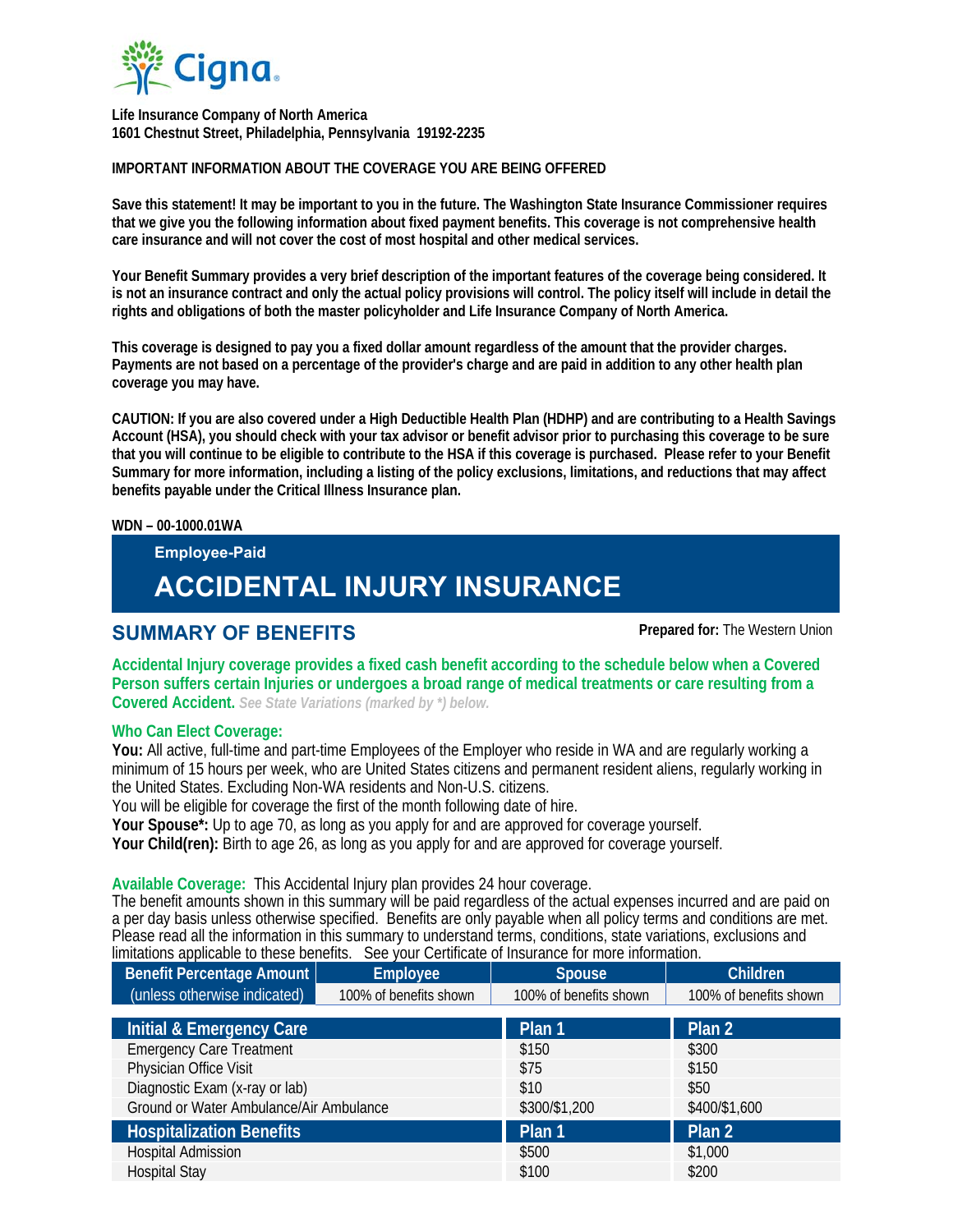| <b>Hospitalization Benefits</b>                                                           | Plan 1            | Plan <sub>2</sub> |
|-------------------------------------------------------------------------------------------|-------------------|-------------------|
| Intensive Care Unit Stay                                                                  | \$200             | \$400             |
| <b>Fractures and Dislocations</b>                                                         | Plan <sub>1</sub> | Plan 2            |
| Per covered surgically-repaired fracture                                                  | \$100-\$4,000     | \$200-\$8,000     |
| Per covered non-surgically-repaired fracture                                              | \$50-\$2,000      | \$100-\$4,000     |
| Chip Fracture (percent of fracture benefit)                                               | 25%               | 25%               |
| Per covered surgically-repaired dislocation                                               | \$100-\$4,000     | \$200-\$6,000     |
| Per covered non-surgically-repaired dislocation                                           | \$50-\$2,000      | \$100-\$3,000     |
| <b>Follow-Up Care</b>                                                                     | Plan 1            | Plan <sub>2</sub> |
| Follow-up Physician Office Visit                                                          | \$50              | \$75              |
| Follow-up Physical Therapy Visit                                                          | \$25              | \$50              |
| <b>Enhanced Accident Benefits</b>                                                         | Plan 1            | Plan <sub>2</sub> |
| Examples:                                                                                 |                   |                   |
| Small Lacerations (Less than or equal to 6 inches long and<br>requires 2 or more sutures) | \$50              | \$100             |
| Large Lacerations (more than 6 inches long and requires 2 or<br>more sutures)             | \$400             | \$600             |
| Concussion                                                                                | \$100             | \$150             |
| Coma (lasting 7 days with no response)                                                    | \$5,000           | \$10,000          |

*Additional Accidental Injury benefits included - See certificate for details, including limitations & exclusions. Virtual Care accepted for Initial Physician Office Visit and Follow-Up Care.*

#### **Employee's Semi-Monthly Cost of Coverage:**

.

| <b>Tier</b>             | Plan 1 | Plan 2  |
|-------------------------|--------|---------|
| Employee                | \$3.17 | \$6.14  |
| Employee and spouse     | \$5.41 | \$10.47 |
| Employee and child(ren) | \$5.50 | \$10.65 |
| Family                  | \$7.41 | \$14.38 |

*Costs are subject to change. Actual per pay period premiums may differ slightly due to rounding.*

**Important Definitions and Policy Provisions: Coverage Type:** Benefits are paid when a Covered Injury results, directly and independently of all other causes, from a Covered Accident.<br>Covered Accident: A sudden, unforeseeable, external event that results, directly and independently of all other causes, in

a Covered Injury or Covered Loss and occurs while the Covered Person is insured under this Policy; is not contributed to by disease, sickness, mental or bodily infirmity; and is not otherwise excluded under the terms of this Policy.

**Covered Injury:** Any bodily harm that results directly and independently of all other causes from a Covered Accident. **Covered Person:** An eligible person who is enrolled for coverage under this Policy.

**Covered Loss:** A loss that is the result, directly and independently of other causes, from a Covered Accident suffered by the Covered Person within the applicable time period described in the Policy.

**Hospital:** An institution that is licensed as a hospital pursuant to applicable law; primarily and continuously engaged in providing medical care and treatment to sick and injured persons; managed under the supervision of a staff of medical doctors; provides 24-hour nursing services by or under the supervision of a graduate registered Nurse (R.N.); and has medical, diagnostic and treatment facilities with major surgical facilities on its premises, or available to it on a prearranged basis, and charges for its services. The term Hospital does not include a clinic, facility, or unit of a Hospital for: rehabilitation, convalescent, custodial, educational, or nursing care; the aged, treatment of drug or alcohol addiction. **When your coverage begins:** Coverage begins on the later of the program's effective date, the date you become eligible, or the first of the month following the date your completed enrollment form is received unless otherwise agreed upon by Cigna. Your coverage will not begin unless you are actively at work on the effective date. Coverage for all Covered Persons will not begin on the effective date if hospital, facility or home confined, disabled or receiving disability benefits or unable to perform activities of daily living.<br>When your coverage ends: Coverage ends on the earliest of the date you and your dependents are no longer eligible,

the date the group policy is no longer in force, or the date for the last period for which required premiums are paid. For your dependent, coverage also ends when your coverage ends, when their premiums are not paid or when they are no longer eligible. (Under certain circumstances, your coverage may be continued. Be sure to read the provisions in your Certificate.

**30 Day Right To Examine Certificate:** If a Covered Person is not satisfied with the Certificate for any reason, it may be returned to us within 30 days after receipt. We will return any premium that has been paid and the Certificate will be void as if it had never been issued.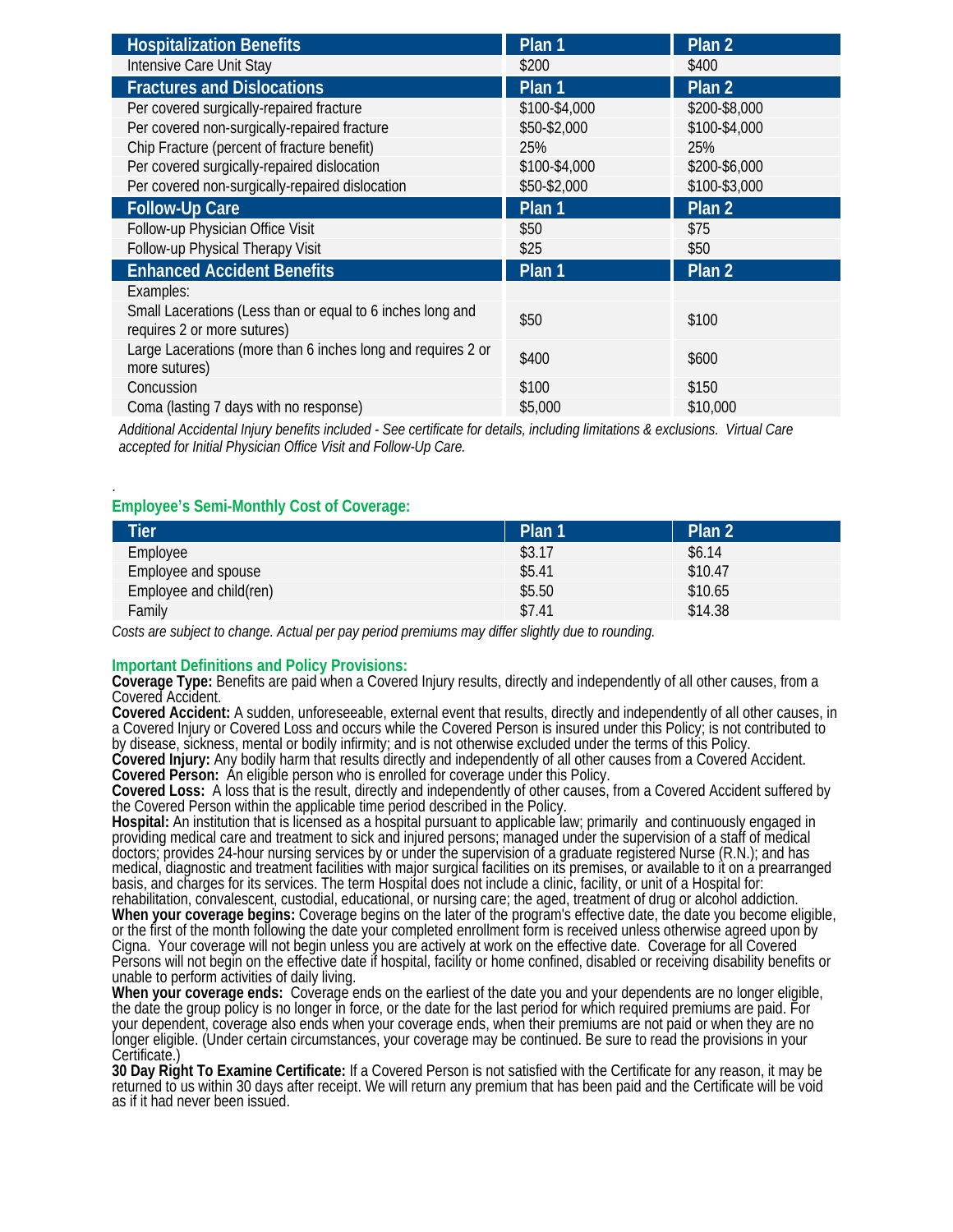Benefit Conditions and Limitations: This document provides only the highlights. All claims for a covered loss must<br>meet specific Benefit Conditions and Limitations and are otherwise subject to all other terms set forth in

Common Exclusions:\* In addition to any benefit specific exclusions, no payments will be made for losses which directly<br>or indirectly, is caused by or results from: • intentionally self-inflicted injury, including suicide o committing an assault or felony; • bungee jumping; parachuting; skydiving; parasailing; hang-gliding; • declared or undeclared war or act of war; • Aircraft or air travel, except as a commercial passenger or Aircraft used by the Air Mobility Command (unless owned, leased or controlled by policy holder/subscriber); • sickness, disease, bodily or mental infirmity, bacterial or viral infection or medical or surgical treatment, except bacterial infection from an accidental external cut or wound or accidental ingestion of contaminated food; • activities of active military duty, except Reserve or National Guard active duty training lasting 31 days or less; • services or treatment rendered by a physician, nurse or any other person who is: employed by the subscriber, living with or immediate family of the Covered Person, or providing alternative medical treatments. Actual policy terms may vary depending on your plan design and location.

#### **Specific Benefit Exclusions & Limitations:\***

Emergency Care Treatment: Treatment must occur within 30 days of the Covered Accident. Limits: payable once per<br>Covered Accident, per Covered Person. Excludes: treatment provided by an immediate family member, clinic, or d office. **Physician Office Visit:** Must be diagnosed and treated by a physician within 365 days of the Covered Accident. Limits: payable once per Covered Accident, per Covered Person; not payable if a Covered Person is eligible to receive a benefit under Emergency Treatment. Excludes: routine health examinations or immunizations for Covered Persons Age 60 and older, visits for mental or nervous disorders, and visits by a surgeon while confined to a Hospital. **Diagnostic Exam:** payable once per Covered Accident, per Covered Person. Treatment must occur within 365 days of the Covered Accident. **Ground or Water Ambulance/Air Ambulance:** Services must be provided from the scene of the Covered Accident or within 365 days of Covered Accident. Limits: payable once per Covered Accident, per Covered Person, only one benefit will be paid ground or water/air, whichever is greater. Hospital Admission: Inpatient admission must occur within 365 days of the Covered Accident due to such accident. Limits: payable once per Covered Accident. Excludes: treatment in an

emergency room, provided on an outpatient basis, or for re-admission for the same Covered Accident.<br>Hospital Stay per day: Must be admitted for at least 23 hours or admitted inpatient and confined within 365 days of the Covered Accident. Limits: 365 days per Covered Accident; 1 stay accident, not payable for hospital re-admission for same Covered Accident; if eligible for Hospital Stay Benefit and Initial Intensive Care Unit Benefit, only 1 benefit will be paid for the same Covered Accident, whichever is greater; Stays within 365 days for the same or a related Covered Accident are considered one Stay. **Intensive Care Unit Stay per day:** Must be admitted for at least 23 hours or admitted inpatient and confined within 365 days of the Covered Accident. Limits: 365 days per Covered Accident, not payable for hospital readmission for same Covered Accident; if eligible for Hospital Stay Benefit and Initial Intensive Care Unit Benefit, only 1 benefit will be paid for the same Covered Accident, whichever is greater; Stays within 365 days for the same or a related Covered Accident are considered one Stay. **Fracture/Dislocation:** If more than one fracture, only one benefit will be paid, whichever is the greater amount. Chip fracture not paid in addition to closed fracture. Limits: Both fractures and dislocations are limited to 1 per accident. Must be diagnosed and treated by a physician within 365 days of the Covered Accident.

**Follow-up Physician Office Visit:** Limits: 10 follow up visit(s) for each Covered Person per Covered Accident for follow up physician office visits. Must be examined, treated or prescribed by physician. Examination or treatment must be provided within 90 days and treatment must be completed within 365 days of the Covered Accident. **Follow-up Physical Therapy Visit**: Limits: 10 follow up visit(s) for each Covered Person per Covered Accident for follow up physical therapy<br>visits. Must be examined, treated or prescribed by physician. Examination or treatment must be prov and treatment must be completed within 365 days of the Covered Accident.

Large Lacerations: Treatment by physician must be received within 365 days of the Covered Accident. Limits: payable 1<br>time per Covered Person, Per Covered Accident; Multiple lacerations pay a maximum of 2 times the benefit time per Covered Person, Per Covered Accident; Multiple lacerations pay a maximum of 2 times the benefit. Concussion:<br>Must be diagnosed by a physician within 365 days of the Covered Accident. Limits: payable 1 time per Cov Coma: Limits: payable 1 times per Covered Accident. Must be unconscious for 7 days or more with no response to external stimuli and requiring artificial respiratory or life support. Excludes: medically induced coma.

#### **\*State Variations**

For purposes of this brochure, wherever the term Spouse appears, it shall also include Domestic Partner registered under any state which legally recognizes Domestic Partnerships or Civil Unions. Spouse definition includes civil union partners in New Hampshire and Vermont. **Specific Benefit Exclusions and Limitations:** The timeframe to obtain services following a covered accident is extended in SD and WA. **Common Exclusions** may vary for residents of MN, SC, SD, and WA. **Hospital/ICU Stay** requires a 31 day minimum for Idaho residents. See your Certificate for detail.

#### **THIS POLICY PAYS LIMITED BENEFITS ONLY. IT DOES NOT CONSTITUTE COMPREHENSIVE HEALTH INSURANCE COVERAGE AND IS NOT INTENDED TO COVER ALL MEDICAL EXPENSES. THIS COVERAGE DOES NOT SATISFY "MINIMUM ESSENTIAL COVERAGE" OR INDIVIDUAL MANDATE REQUIREMENTS OF THE AFFORDABLE CARE ACT (ACA). THIS COVERAGE IS NOT A MEDICAID OR MEDICARE SUPPLEMENT POLICY.**

**Series 1.1**